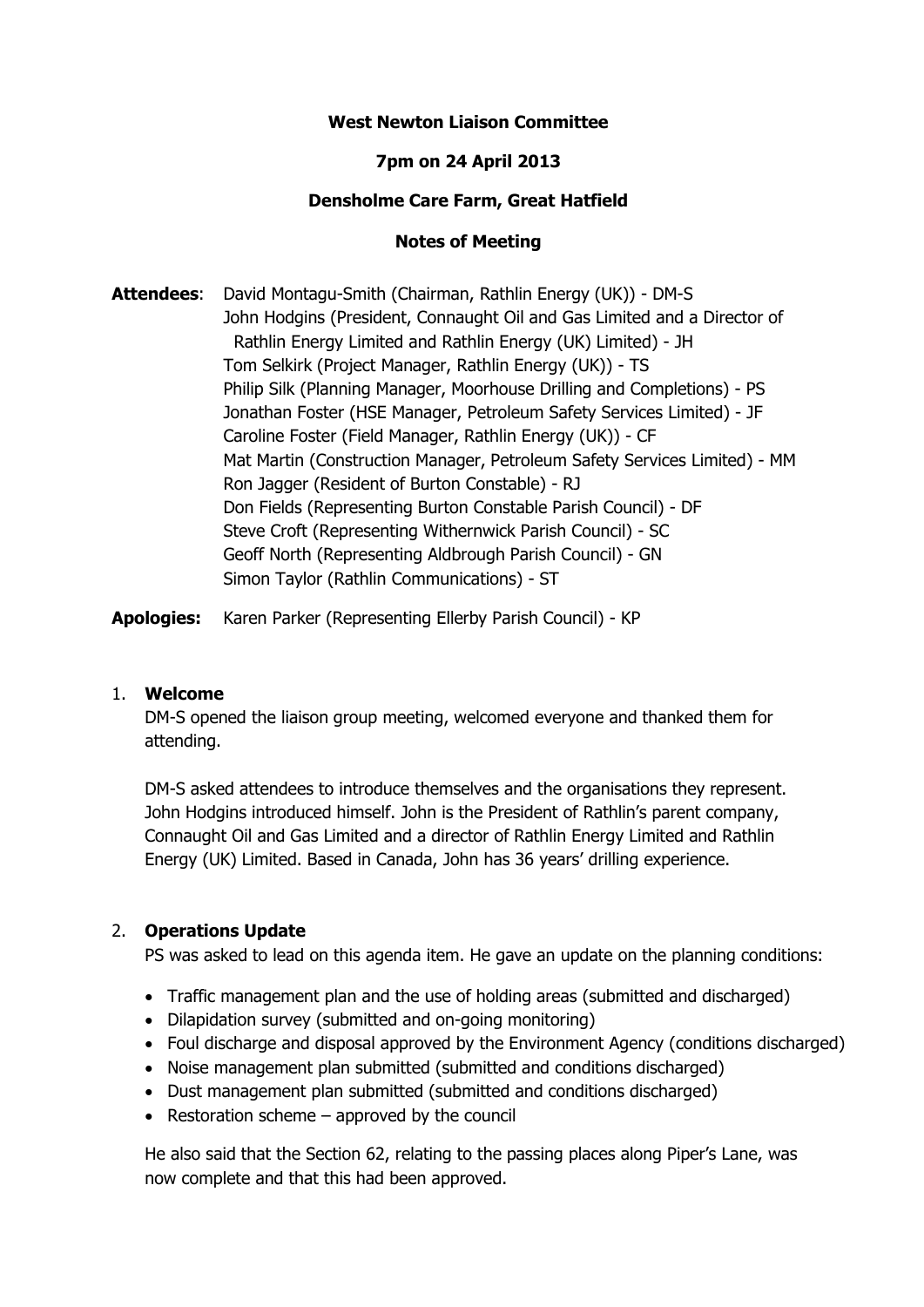## Site Construction Update

S62 Highway improvements (installation of passing places): MM said that the work was now completed and showed pictures of the construction process and the finished laybys. RJ said that there had been some soil slippage alongside his field and that this has damaged a short stretch of his wheat crop. DM-S apologised for this and thanked RJ for bringing the matter to Rathlin's attention. JF said he would sort this out directly with RJ.

Well-site entrance: MM showed a range of pictures of the work in progress and an explanation was given as to what was happening. He said that this phase of works was now completed. Resident representatives commented on how well it all looked, stating that it was significantly better than many newly installed supermarket car parks.

Topsoil strip: MM showed a number of detailed pictures that gave a clear view of the work that had been undertaken. He explained that the weather had been kind from a construction perspective and that the team had found it a relatively straightforward job. He also showed where the cellar would be sited. RJ asked if works went down to the land drains level. JF said no, although where the ditches had been excavated the land drains had been affected. Pictures were also shown of the perimeter ditches.

Geo-fabric and impermeable membrane installation: again detailed pictures were shown. Work on this part of the site construction was completed on 23 April 2013. Resident representatives asked why the company had gone to such lengths to install the impermeable membrane. MM said that it was entirely precautionary, designed to contain any kind of spillage (even down to the very smallest leak from a domestic vehicle). He said that Rathlin had given a commitment to protect the local landscape and that this was an example of the lengths they were going to.

Installation of the geo-grid and stone working platform: MM said that this work was well underway (about 70 per cent complete at the time of the meeting). He showed some pictures of the work in progress. He said that he expected everything to be completed with this phase of the works by mid-week of the following week. He said that vehicle movements will reduce significantly by the end of that week too.

MM then took resident representatives through the forward programme:

# Week 4

- Continue stoning operations (approximately 40 loads 800 tonnes per day).
- Continue and complete piping and backfilling of perimeter ditch.
- Install surface conductor and construct main drilling cellar.
- Commence installation of septic tank to South West corner of site.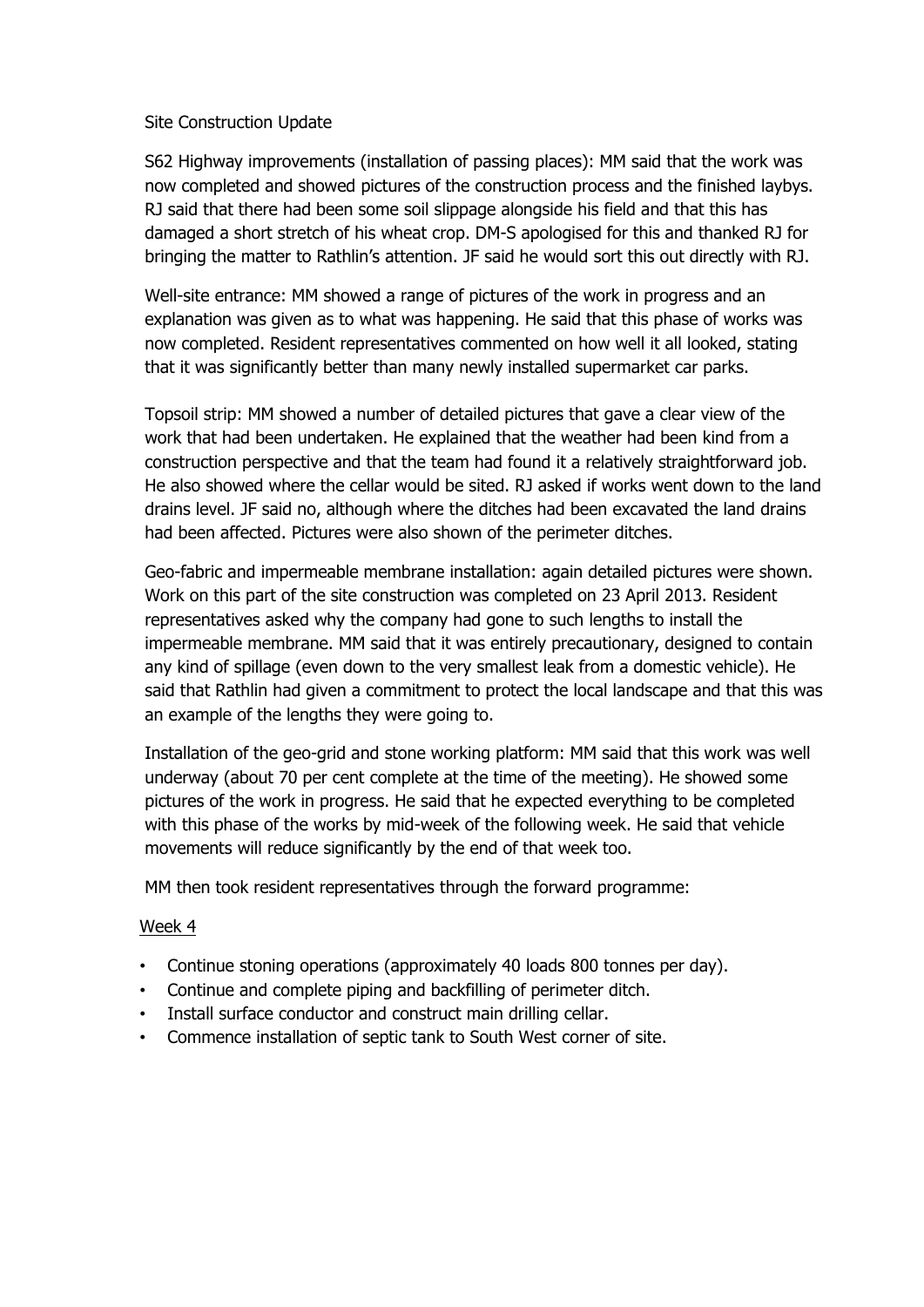Week 5

- Complete stoning operations (approximately 25 loads 500 tonnes) to complete main drilling footprint and car park area.
- Complete septic tank installation.
- Form (16x10m) reinforced concrete surface slab to drilling cellar to support the base of drilling rig.
- Install perimeter fencing and entrance gates.
- Clear site ready for first phase of drilling operations.

RJ asked where the stone was from. MM said that it is delivered by train to Hull Docks before being transported from there to the site. All commented on what good quality stone it was.

 DM-S asked if there were any questions, queries from the local communities. RJ said there had been some interest in what is happening but no complaints. He said that the lorry drivers had been 'fairly obliging'.

 DF said that he had been monitoring activities very closely over recent weeks and that he was happy with the way things are progressing.

 RJ asked why Rathlin had decided to call the site West Newton when it's not actually in that village. TS explained that it was originally chosen as a geophysical/geological reference point.

 JF then talked about the conductor setting operation. He explained that the objectives are:

- To complete the operation safely and with minimal environmental impact
- Prevent damage to the aquifer
- Drill a vertical hole to a depth of  $+/-$  75m (60m below sea level)
- Install 26" Casing from surface to depth  $(+/- 75m)$
- Cement Casing and provide a competent casing shore shoe below the aquifer, isolating the aquifer in advance of drilling the next hole section (24" hole section)

 He then talked through the near surface geology using pictures to show the expected land formation.

 Pictures were also shown of the drilling strings and casing along with an explanation of the reverse drilling process. JF then went on to show some picture examples of a conductor drilling rig and the proposed water tanking system.

JF said, that in terms of the operations, he would expect:

- There to be 10 vehicle loads of equipment plus the Rathlin/Moorhouse Office Accommodation
- 12 Hour day operations with contingency for 24 hours if required
- The sound power level to be consistent with what was modelled in the Noise Impact Assessment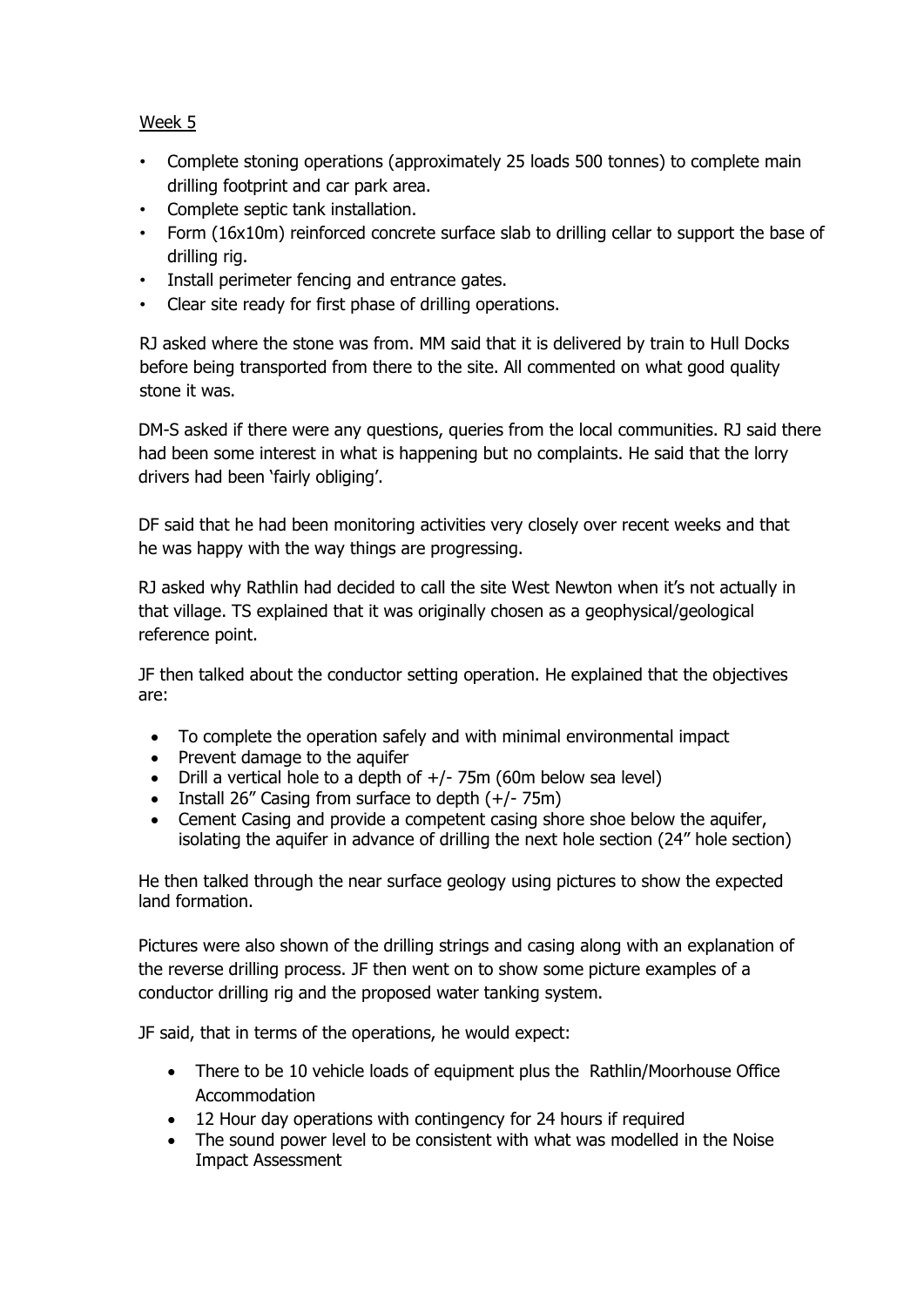DF said that he had seen the lighting on the Crawberry Hill site and asked if the North and South facing lights on the main rig when that arrives could be shielded in any way so as not to adversely impact on the villages in those directions. JF said he will look into the lighting but stressed that safety at the site needs to be the key consideration. Resident representatives said that they understood this point, but if something could be done it would be appreciated.

 GN asked how long each drill rig would be on site. JF said the conductor rig would be on site for around 14 days and the main rig would be in place for around 50 days

 PS said at the next meeting there will be a more detailed update on the main drilling rig activity.

# 3**. Any Other Business**

DM-S asked if there was anything else that Rathlin could address. Resident representatives said that there was nothing specific at that stage. D-MS asked again for feedback and urged resident representatives and the local community to let the company know if there were any concerns whatsoever (e.g. traffic, lighting or noise). He said that Rathlin wanted to be in a position to respond quickly if there were any issues at all.

Resident representatives said that villagers had commented on politeness of workmen and some hadn't even noticed any work taking place.

TS asked if resident representatives had any idea what the rocks are like near surface (10m). Resident representatives said that it is very random – some areas very stony others less so. RJ said that it seems more stony the further north you go.

Resident representatives asked what progress had been made at Crawberry Hill. TS said that the main rig is in full operation now and that it is currently at 1,100m. He said that a community and stakeholder visit took place the previous week and that no concerns raised; indeed it was mostly very positive. He explained that so far everything had been smooth and mentioned that some of the workers have been with the rig since it was built – which meant they were very familiar and comfortable with it.

Resident representatives asked how many operations Rathlin currently has underway. DM-S said: West Newton, Crawberry Hill and a site in Northern Ireland. TS said that seismic testing had taken place near Keyingham, but the company is not pursuing that at the moment. JH said that there were also on-going operations in Western Canada.

It was explained that there is generally a one in ten chance of discovering a commercial find.